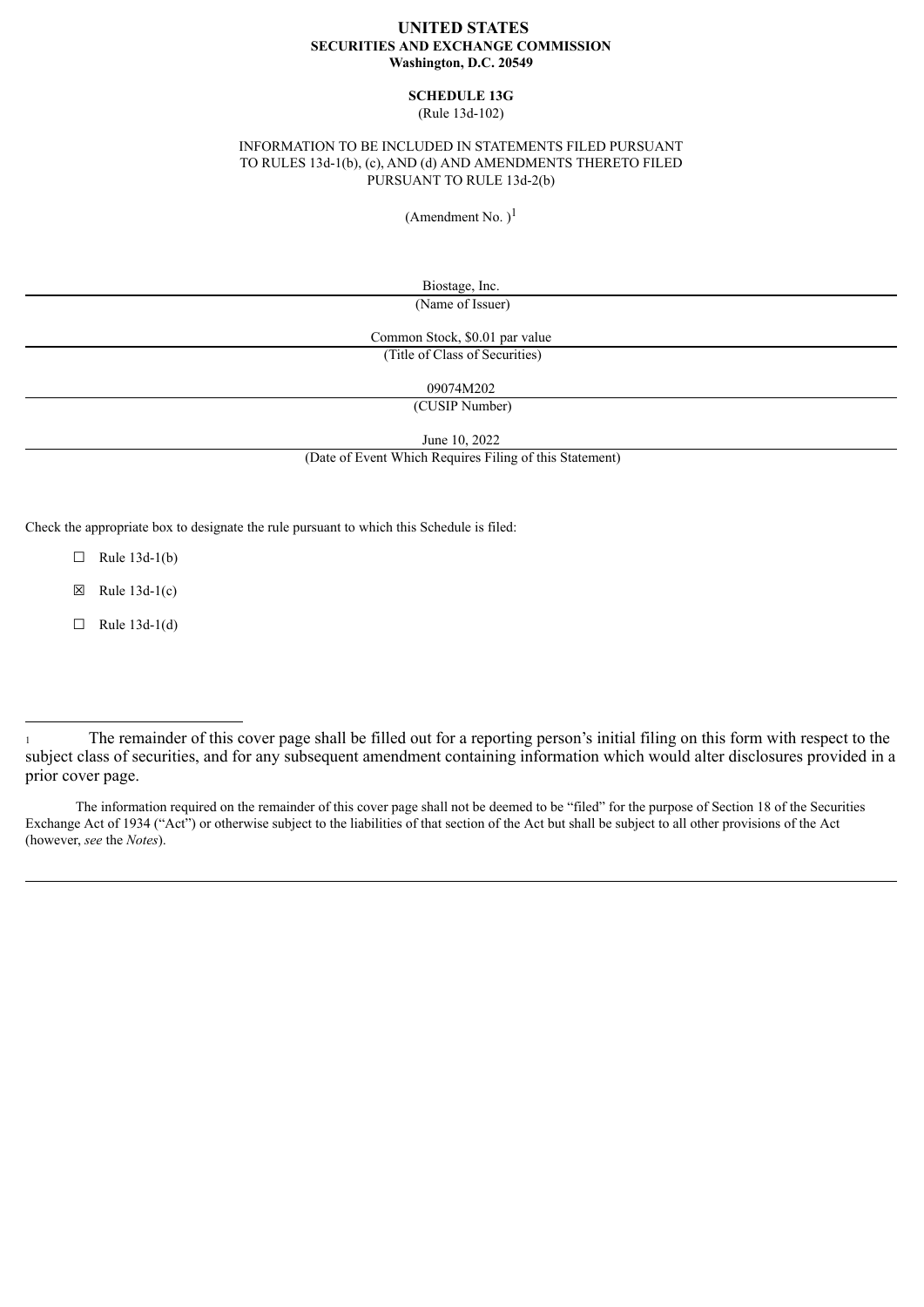|                                      | <b>NAME OF REPORTING PERSON</b>                              |                                                                      |        |  |  |
|--------------------------------------|--------------------------------------------------------------|----------------------------------------------------------------------|--------|--|--|
|                                      |                                                              |                                                                      |        |  |  |
|                                      |                                                              | Harvard Bioscience, Inc.                                             |        |  |  |
| 2                                    |                                                              | CHECK THE APPROPRIATE BOX IF A MEMBER OF A GROUP                     |        |  |  |
|                                      |                                                              |                                                                      | (b)    |  |  |
|                                      |                                                              |                                                                      |        |  |  |
| 3                                    | <b>SEC USE ONLY</b>                                          |                                                                      |        |  |  |
|                                      |                                                              |                                                                      |        |  |  |
| $\overline{4}$                       | CITIZENSHIP OR PLACE OF ORGANIZATION                         |                                                                      |        |  |  |
|                                      |                                                              |                                                                      |        |  |  |
|                                      | Delaware                                                     |                                                                      |        |  |  |
| <b>NUMBER OF</b>                     | 5                                                            | <b>SOLE VOTING POWER</b>                                             |        |  |  |
| <b>SHARES</b><br><b>BENEFICIALLY</b> |                                                              |                                                                      |        |  |  |
| <b>OWNED BY</b>                      | 6                                                            | 708,516 shares (1)<br><b>SHARED VOTING POWER</b>                     |        |  |  |
| <b>EACH</b>                          |                                                              |                                                                      |        |  |  |
| <b>REPORTING</b>                     |                                                              | 0 shares                                                             |        |  |  |
| PERSON WITH                          | $\overline{7}$                                               | <b>SOLE DISPOSITIVE POWER</b>                                        |        |  |  |
|                                      |                                                              |                                                                      |        |  |  |
|                                      |                                                              | 708,516 shares (1)                                                   |        |  |  |
|                                      | $\mathbf{8}$                                                 | <b>SHARED DISPOSITIVE POWER</b>                                      |        |  |  |
|                                      |                                                              | 0 shares                                                             |        |  |  |
| 9                                    | AGGREGATE AMOUNT BENEFICIALLY OWNED BY EACH REPORTING PERSON |                                                                      |        |  |  |
|                                      |                                                              |                                                                      |        |  |  |
|                                      | 708,516 shares (1)                                           |                                                                      |        |  |  |
| 10                                   |                                                              | CHECK BOX IF THE AGGREGATE AMOUNT IN ROW (9) EXCLUDES CERTAIN SHARES | $\Box$ |  |  |
|                                      |                                                              |                                                                      |        |  |  |
| 11                                   |                                                              | PERCENT OF CLASS REPRESENTED BY AMOUNT IN ROW (9)                    |        |  |  |
|                                      |                                                              |                                                                      |        |  |  |
|                                      | $5.8\%$ (1)                                                  |                                                                      |        |  |  |
| 12                                   | TYPE OF REPORTING PERSON                                     |                                                                      |        |  |  |
|                                      |                                                              |                                                                      |        |  |  |
|                                      | CO                                                           |                                                                      |        |  |  |

(1) Consists of 708,516 Shares (as defined below) currently issuable upon the conversion of 4,000 shares of Series E Convertible Preferred Stock held by the Reporting Person.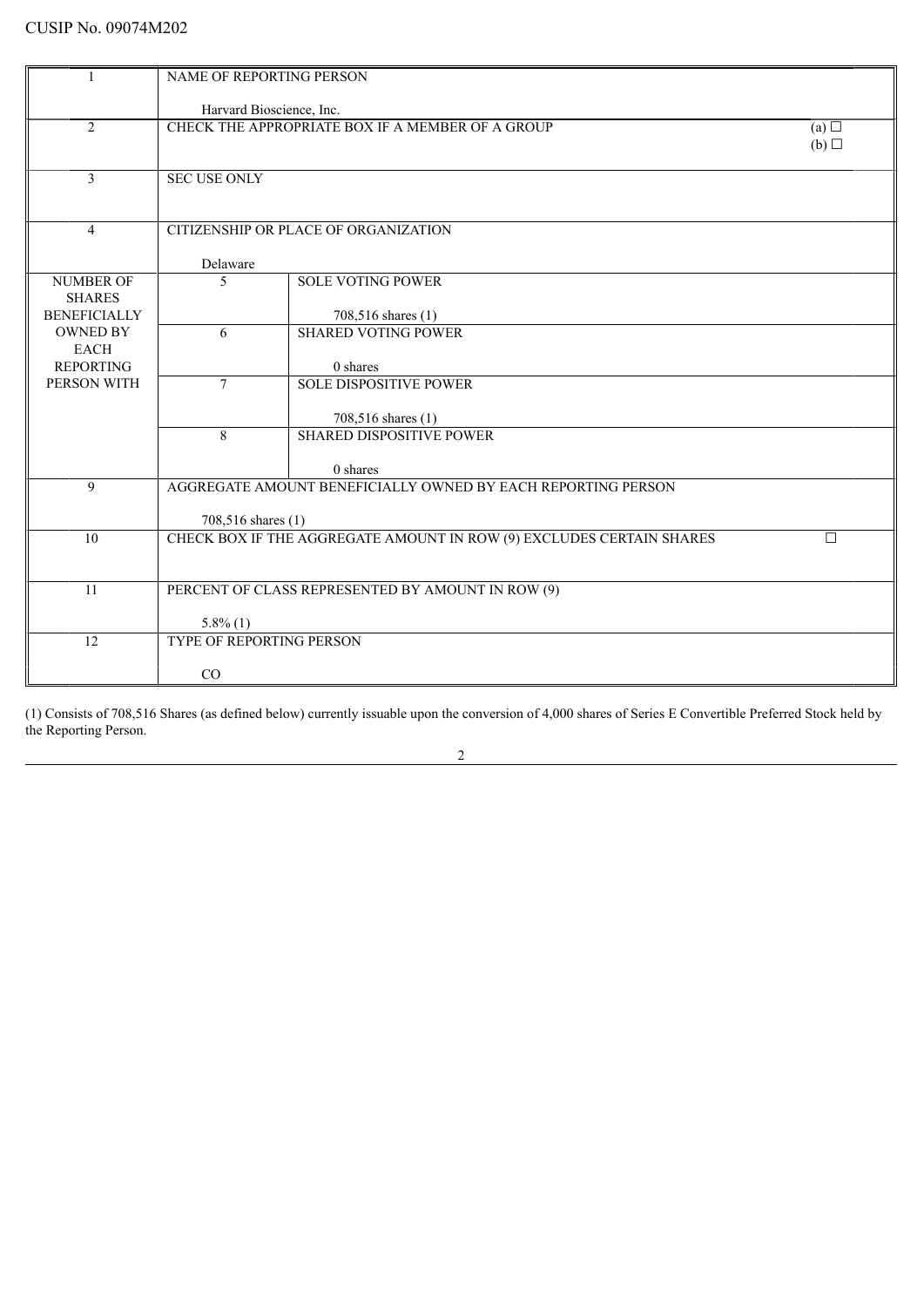# CUSIP No. 09074M202

| Item $1(a)$ .                                   | Name of Issuer:                                                                                                 |                                                                                  |                                                                                                                                                                                             |  |  |
|-------------------------------------------------|-----------------------------------------------------------------------------------------------------------------|----------------------------------------------------------------------------------|---------------------------------------------------------------------------------------------------------------------------------------------------------------------------------------------|--|--|
|                                                 |                                                                                                                 |                                                                                  | Biostage, Inc., a Delaware corporation (the "Issuer").                                                                                                                                      |  |  |
| Item $1(b)$ .                                   |                                                                                                                 |                                                                                  | Address of Issuer's Principal Executive Offices:                                                                                                                                            |  |  |
|                                                 | Suite 11                                                                                                        | 84 October Hill Road<br>Holliston, Massachusetts, 01746                          |                                                                                                                                                                                             |  |  |
| Item $2(a)$ .<br>Item $2(b)$ .<br>Item $2(c)$ . | Citizenship                                                                                                     | Name of Person Filing                                                            | Address of Principal Business Office or, if None, Residence                                                                                                                                 |  |  |
|                                                 |                                                                                                                 | 84 October Hill Road<br>Holliston, Massachusetts, 01746<br>Citizenship: Delaware | Harvard Bioscience, Inc. (the "Reporting Person")                                                                                                                                           |  |  |
| Item $2(d)$ .                                   | Title of Class of Securities:                                                                                   |                                                                                  |                                                                                                                                                                                             |  |  |
|                                                 |                                                                                                                 |                                                                                  | Common Stock, \$0.01 par value (the "Shares").                                                                                                                                              |  |  |
| Item $2(e)$ .                                   | <b>CUSIP Number:</b>                                                                                            |                                                                                  |                                                                                                                                                                                             |  |  |
|                                                 | 09074M202                                                                                                       |                                                                                  |                                                                                                                                                                                             |  |  |
| Item 3.                                         | If This Statement is Filed Pursuant to Rule 13d-1(b), or 13d-2(b) or (c), Check Whether the Person Filing is a: |                                                                                  |                                                                                                                                                                                             |  |  |
|                                                 |                                                                                                                 | $ {\bf x} $                                                                      | Not applicable.                                                                                                                                                                             |  |  |
|                                                 | (a)                                                                                                             | $\frac{1}{2}$                                                                    | Broker or dealer registered under Section 15 of the Exchange Act.                                                                                                                           |  |  |
|                                                 | (b)                                                                                                             | $\frac{1}{2}$                                                                    | Bank as defined in Section $3(a)(6)$ of the Exchange Act.                                                                                                                                   |  |  |
|                                                 | (c)                                                                                                             | $\frac{1}{2}$                                                                    | Insurance company as defined in Section $3(a)(19)$ of the Exchange Act.                                                                                                                     |  |  |
|                                                 | (d)                                                                                                             | $\frac{1}{2}$                                                                    | Investment company registered under Section 8 of the Investment Company Act.                                                                                                                |  |  |
|                                                 | (e)                                                                                                             | $\frac{1}{2}$                                                                    | An investment adviser in accordance with Rule $13d-1(b)(1)(ii)(E)$ .                                                                                                                        |  |  |
|                                                 | (f)                                                                                                             | $\!/\!$                                                                          | An employee benefit plan or endowment fund in accordance with Rule $13d-1(b)(1)(ii)(F)$ .                                                                                                   |  |  |
|                                                 | (g)                                                                                                             | $\!/\!$                                                                          | A parent holding company or control person in accordance with Rule $13d-1(b)(1)(ii)(G)$ .                                                                                                   |  |  |
|                                                 | (h)                                                                                                             | $\!/\!$                                                                          | A savings association as defined in Section 3(b) of the Federal Deposit Insurance Act.                                                                                                      |  |  |
|                                                 | (i)                                                                                                             | $\!/\!$                                                                          | A church plan that is excluded from the definition of an investment company under Section $3(c)(14)$ of the<br>Investment Company Act.                                                      |  |  |
|                                                 | (j)                                                                                                             | $\!/\!$                                                                          | Group, in accordance with Rule $13d-1(b)(1)(ii)(J)$ .                                                                                                                                       |  |  |
|                                                 | (k)                                                                                                             | $\!/\!$                                                                          | Group, in accordance with Rule $240.13d-1(b)(1)(ii)(K)$ . If filing as a non-U.S. institution in accordance with<br>Rule $240.13d-1(b)(1)(ii)(J)$ , please specify the type of institution: |  |  |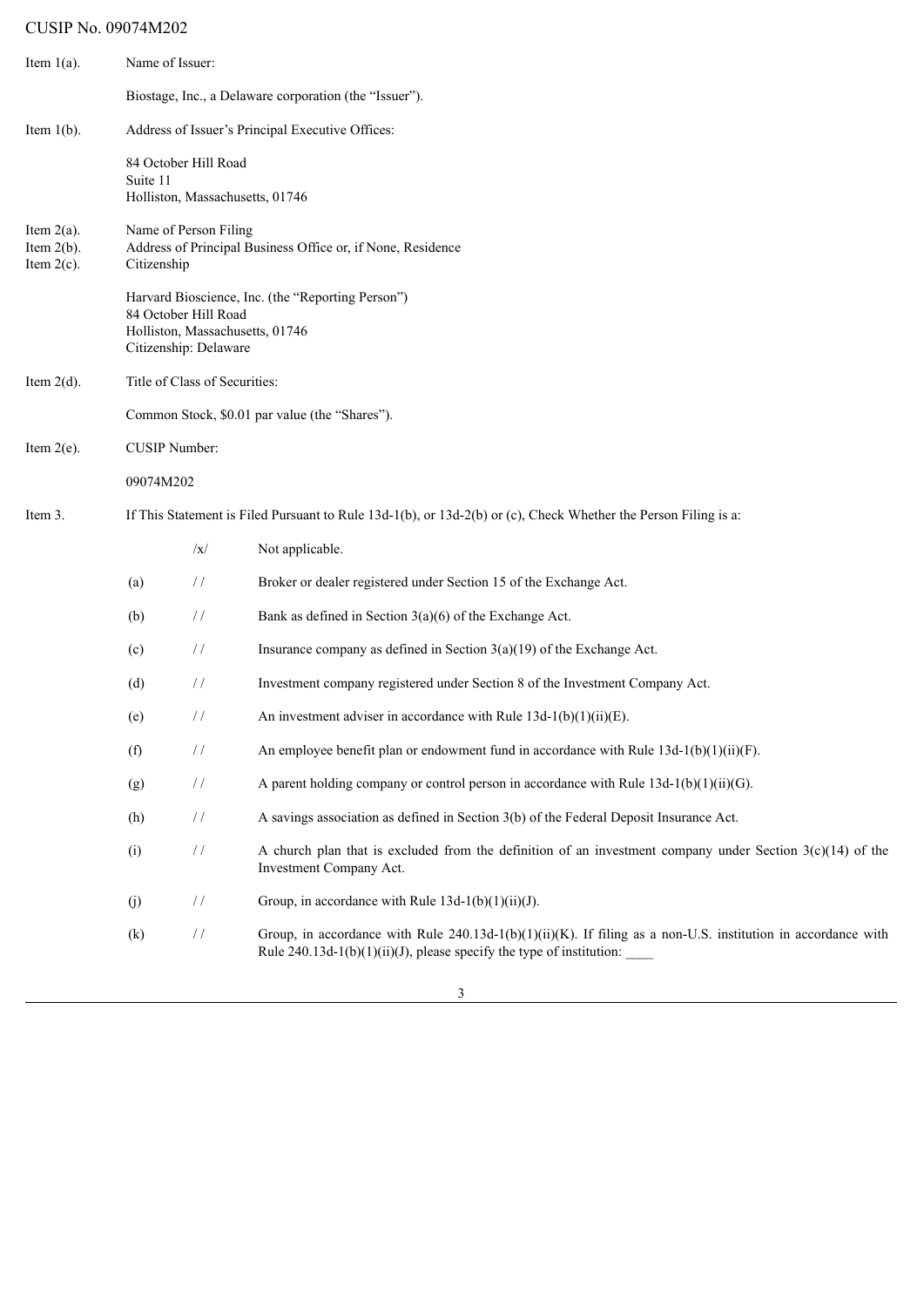#### CUSIP No. 09074M202

#### Item 4. Ownership

(a) Amount beneficially owned:

As of the close of business on June 10, 2022, the Reporting Person held 4,000 shares of Series E Convertible Preferred Stock (the "Series E Preferred"). Each share of Series E Preferred may be converted into Shares by the Reporting Person into that number of Shares determined by dividing (i) the stated value plus all accrued and unpaid dividends, by (ii) a price per share equal to the average of the volume weighted average trading prices of the Shares for the most recently completed sixty (60) consecutive trading days prior to the date of determination. The Series E Preferred may not be converted if, after such conversion, the Reporting Person, together with the Reporting Person's affiliates, and any persons acting as a group together with such Reporting Person or affiliates, would beneficially own, as determined in accordance with Section 13(d) of the Securities Exchange Act of 1934, in excess of 9.99% of the number of Shares then issued and outstanding.

Based on the terms of the Series E Preferred, as of the close of business on June 10, 2022, the Reporting Person beneficially owned 708,516 Shares underlying the 4,000 Series E Preferred shares.

(b) Percent of class:

The following percentage is based on a denominator that is the sum of: (a) 11,605,507 Shares outstanding as of May 16, 2022 as disclosed on the Issuer's Form 10-Q filed with the Securities and Exchange Commission on May 16, 2022 and (b) 708,516 Shares that may be acquired upon the conversion of certain shares of Series E Preferred, as applicable.

As of the close of business on June 10, 2022, the Reporting Person may be deemed to beneficially own approximately 5.8% of the outstanding Shares.

- (c) Number of shares as to which such person has:
- (i) Sole power to vote or to direct the vote

See Cover Pages Items 5-9.

(ii) Shared power to vote or to direct the vote

See Cover Pages Items 5-9.

(iii) Sole power to dispose or to direct the disposition of

See Cover Pages Items 5-9.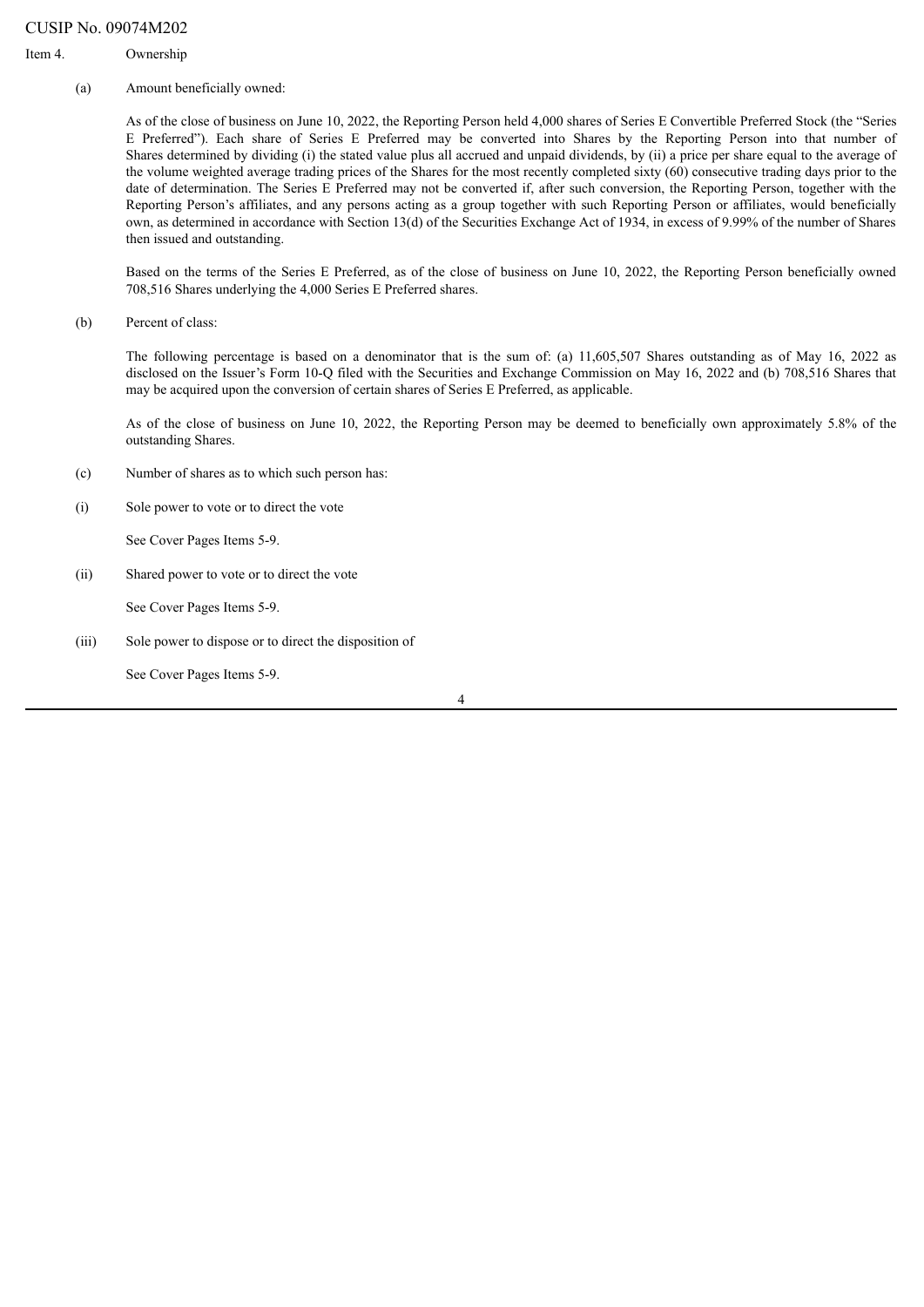# CUSIP No. 09074M202

| (iv)        | Shared power to dispose or to direct the disposition of                                                                                                                                                                                                                                                         |
|-------------|-----------------------------------------------------------------------------------------------------------------------------------------------------------------------------------------------------------------------------------------------------------------------------------------------------------------|
|             | See Cover Pages Items 5-9.                                                                                                                                                                                                                                                                                      |
| Item 5.     | Ownership of Five Percent or Less of a Class.                                                                                                                                                                                                                                                                   |
|             | Not Applicable.                                                                                                                                                                                                                                                                                                 |
| Item 6.     | Ownership of More than Five Percent on Behalf of Another Person.                                                                                                                                                                                                                                                |
|             | Not Applicable.                                                                                                                                                                                                                                                                                                 |
| Item 7.     | Identification and Classification of the Subsidiary That Acquired the Security Being Reported on by the Parent Holding Company or<br>Control Person.                                                                                                                                                            |
|             | Not Applicable.                                                                                                                                                                                                                                                                                                 |
| Item 8.     | Identification and Classification of Members of the Group.                                                                                                                                                                                                                                                      |
|             | Not Applicable.                                                                                                                                                                                                                                                                                                 |
| Item 9.     | Notice of Dissolution of Group.                                                                                                                                                                                                                                                                                 |
|             | Not Applicable.                                                                                                                                                                                                                                                                                                 |
| Item $10$ . | Certifications.                                                                                                                                                                                                                                                                                                 |
|             | By signing below the undersigned certifies that, to the best of its knowledge and belief, the securities referred to above were not acquired<br>and are not held for the purpose of or with the effect of changing or influencing the control of the issuer of the securities and were not acquired and are not |

5

held in connection with or as a participant in any transaction having that purpose or effect.